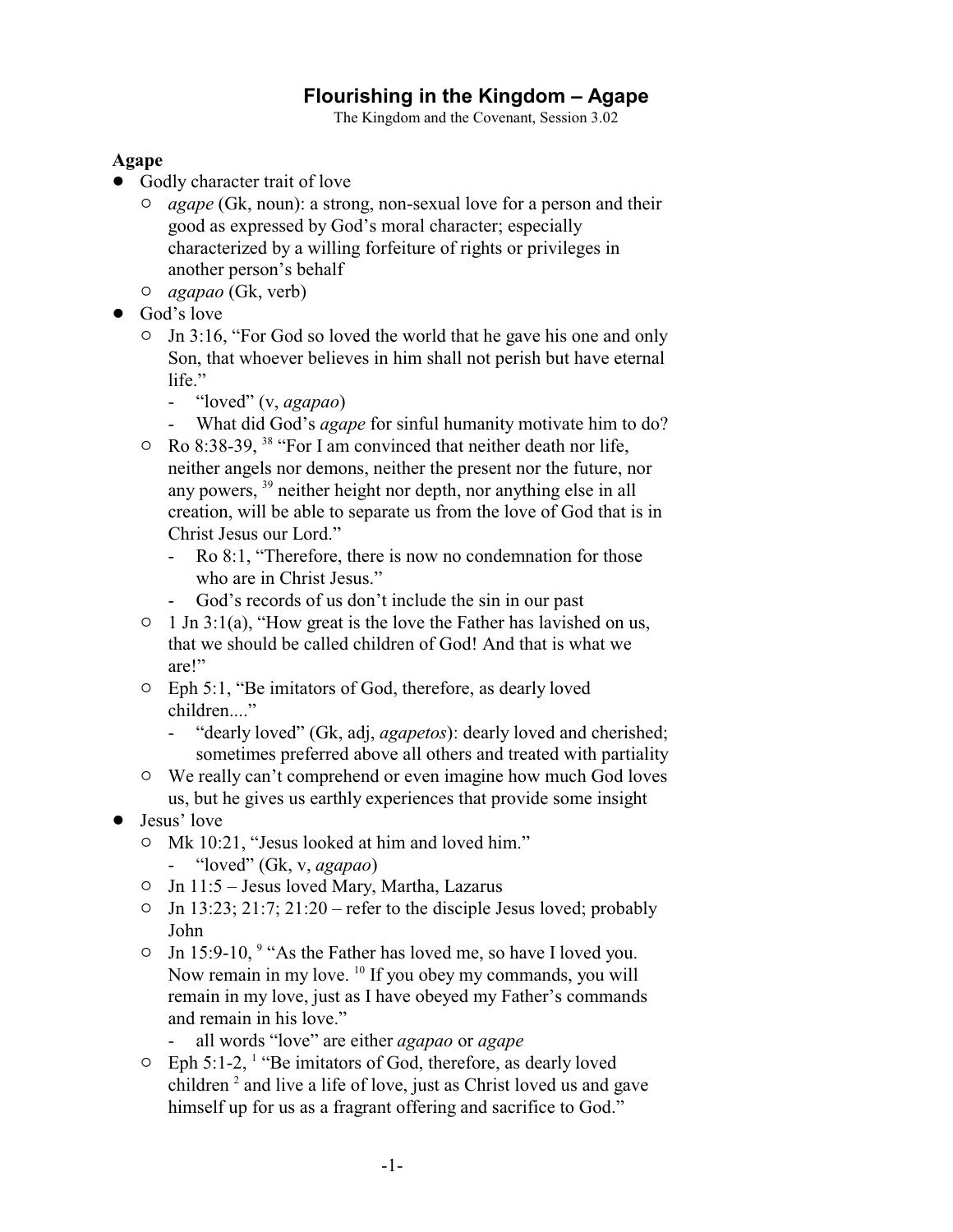- Our love
	- $\circ$  Mt 5:43-45(a), <sup>43</sup> "You have heard that it was said, 'Love your neighbor and hate your enemy.' <sup>44</sup> But I tell you: Love your enemies and pray for those who persecute you, <sup>45</sup> that you may be sons of your Father in heaven."
		- "love" (Gk, v, *agapao*)
		- Where had the Jews heard they were to love their neighbor?
		- Lev 19:18, "Do not seek revenge or bear a grudge against one of your people, but love your neighbor as yourself."
		- Where had the Jews heard "hate your enemy"?
		- Ps 139:21-22,  $^{21}$  "Do I not hate those who hate you, O LORD, and abhor those who rise up against you?  $22$  I have nothing but hatred for them; I count them my enemies."
		- Ex 23:4-5, <sup>4</sup> "If you come across your enemy's ox or donkey wandering off, be sure to take it back to him.<sup>5</sup> If you see the donkey of someone who hates you fallen down under its load, do not leave it there; be sure you help him with it."
		- Pr 25:21, "If your enemy is hungry, give him food to eat; if he is thirsty, give him water to drink."
		- Mt 5:44, "Love your enemies and pray for those who persecute you."
		- "love" (Gk, v, *agapao*) same word used for loving your neighbor
		- "enemies" (Gk, adj, *echthros*): a person who hates another and wishes him harm
		- What does *agape* motivate us to do about our enemies?
		- "pray" (Gk, v, *proseuchomai*): to speak to God, to ask/petition God to do something
		- "for" (Gk, prep, *hyper*): for, on behalf of, for the sake of
		- "persecute" (Gk, v, *dioko*): to persecute; to systematically harass and attack
		- How is this becoming increasingly relevant in today's culture?
		- Strategy: Stand firmly on your beliefs, love those who hate you, pray for those who harass & attack you, continue to properly represent Jesus, say only what is compatible with what God says & trust him with the results
		- How is biblical humility essential to *agape* in such situations?
		- How can we develop *agape*?
			- Ro 3:14, "clothe yourselves with the Lord Jesus Christ..." (also, Gal 3:27)
			- $\Box$  Col 3:12, 14, "... clothe yourselves with compassion, kindness, humility, gentleness and patience.... And over all these virtues put on love, which binds them all together in perfect unity."